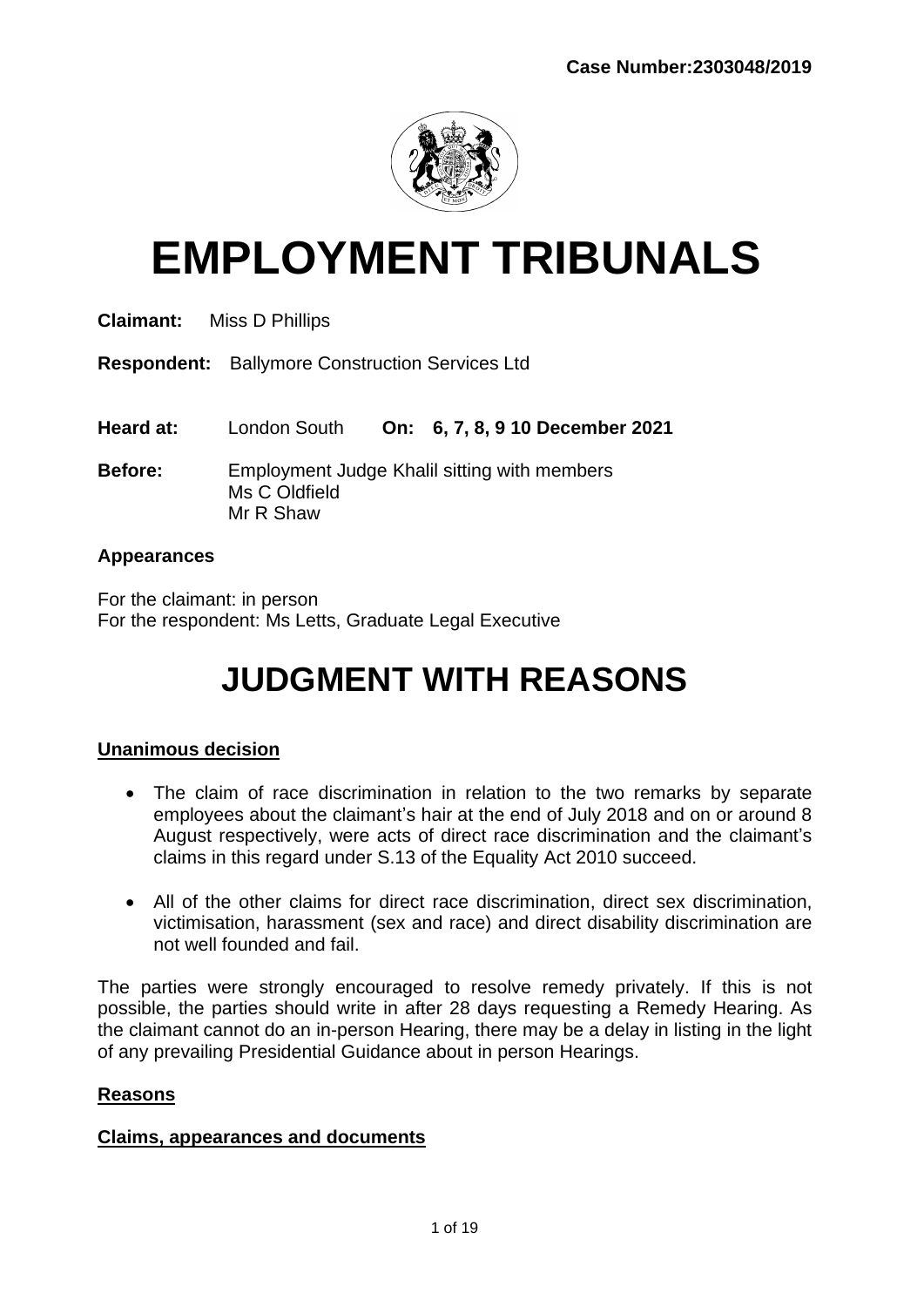- 1. This was a pleaded claim for direct race discrimination (S.13), direct sex discrimination (S.13), harassment (race) (S.26), victimisation (sex) (S.27) and disability discrimination (direct) S.13) under the Equality Act 2010.
- 2. The claimant appeared in person. She had received some legal representation but this had recently ceased. The respondent was represented by Ms Letts, Graduate Legal Executive.
- 3. The Tribunal had an indexed bundle from the respondent running to 182 pages. The respondent had also provided a bundle of additional disclosure from the claimant in October and November 2021 which ran to 158 pages.
- 4. The claimant had produced a witness statement and the respondent called Mr Andrew Norgett, Project Manager to give evidence. The Tribunal spent the first day reading the documents and the witness statements.
- 5. The Tribunal had received an email from the respondent's representative indicating that the parties had reached an agreement in principle but following discussion with the parties it was clear there was no final agreement. The Tribunal gave the parties further time to resolve the matter privately but this was not successful.
- 6. The Tribunal announced various preliminary concerns it had about the state of readiness of the case for trial. Whilst there was a 'Scott Schedule' setting out a schedule of allegations, these were not clear at all and some assertions had no dates. The claims of direct sex discrimination and disability discrimination were particularly unclear. There was no agreed list of issues. There also appeared to be 3 potentially relevant covert recordings for which there were transcripts which were not before the Tribunal and which the respondent was not sure it had. These related to an alleged admission by Mr Moiz Zahid about a comment made to the claimant about her hair (part of her grievance), an alleged adverse comment by Mr Norgett in response to the claimant's email to HR dated 5 September (complaining about race discrimination) and an alleged threat made to the claimant at her at risk redundancy meeting on 18 January 2018. Following discussion, it was also confirmed that there were jurisdiction issues (time) and disability was not conceded.
- 7. The Tribunal announced provisionally, that it may be necessary to postpone the Hearing and use time in this Hearing window to get the case in to shape. The respondent wished for the Hearing to continue, alternatively for the claims to be struck out owing to the claimant's non-compliance with Orders (late/nondisclosure) and because of the claimant's conduct. The respondent added that its witness Mr Norgett would be starting a new job overseas (Saudi Arabia) at the end of the year. The claimant resisted the application and whilst she accepted that her schedule of allegations was not clear, she said there was a case before the Tribunal for the respondent to answer. Regarding the 3 recordings and transcripts in particular, the claimant said these had been sent to the respondent under cover of email at various dates in March, April and October 2021. The Tribunal enquired about the legal assistance the claimant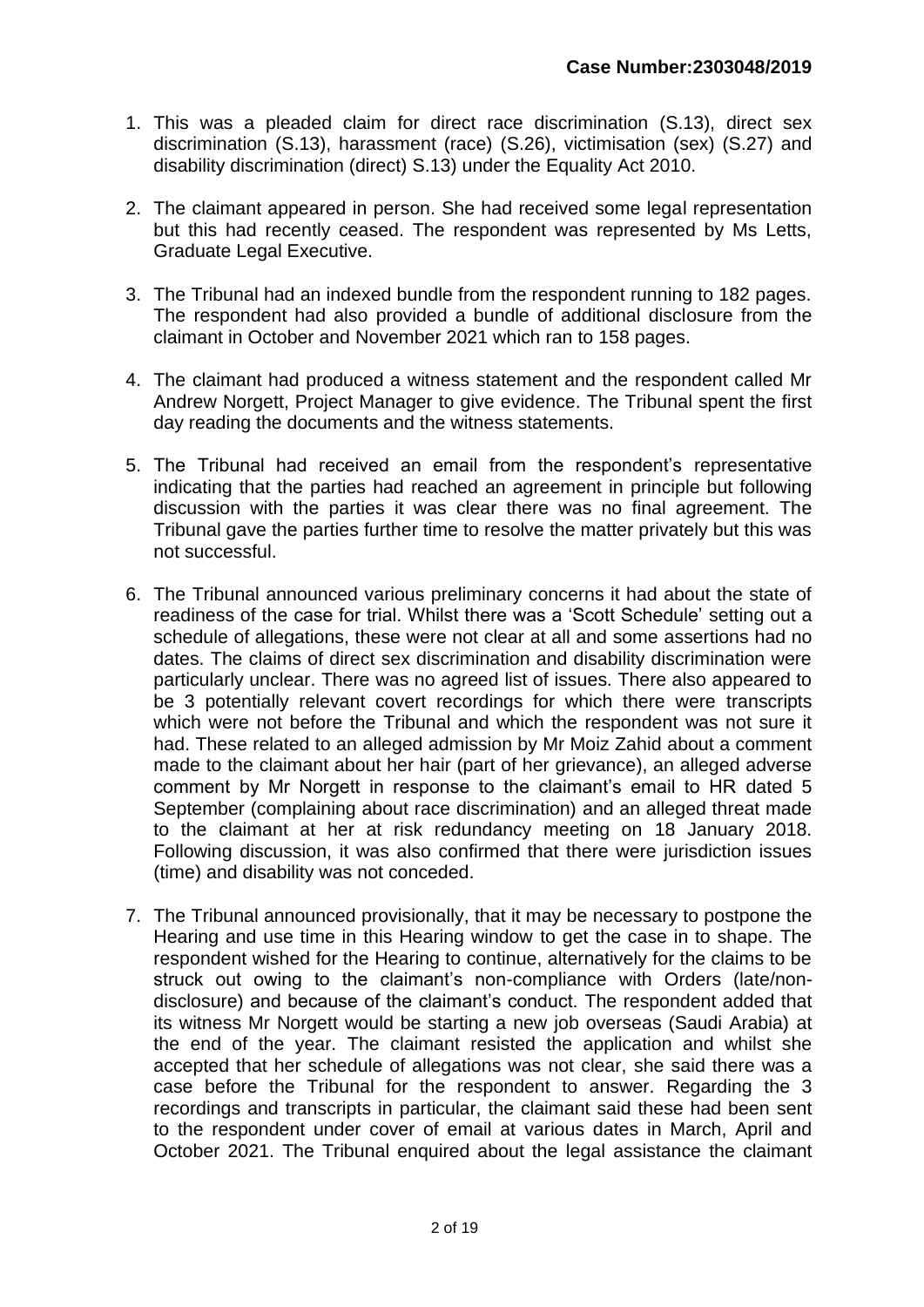had received and was informed there had been some but the focus was on trying to seek a resolution.

- 8. Following Tribunal deliberation, the Tribunal decided unanimously that it was too draconian to strike out the claim for non-compliance with Orders or late disclosure or for the manner in which the claimant had prepared for trial. It was not proportionate to do, a fair trial remained possible. However, the Tribunal felt the claimant needed to provide the Tribunal and the respondent with copies of the emails, recordings and transcripts she has in her possession. She was ordered to do so by 10.00am on day 3. If she did so, the Tribunal would decide on its admissibility.
- 9. On the morning of day 3, the Tribunal received several emails from the claimant. These contained the 3 audio recordings but there was no evidence that two of those had been sent to the respondent before. There were transcripts of the redundancy consultation meeting and the discussion with Mr Norgett on 5 September 2018. There was no transcript of the discussion with Mr Zahid. The two transcripts were admitted in evidence. The claimant purported to introduce the transcript involving Mr Zahid just before closing submissions. Having regard to the delay and timing, this was refused.
- 10.The Tribunal also resolved to go through the claimant's 'Scott Schedule' to clarify the claims being pursued. It was made clear this was not an invitation to expand the claim – that would need to be the subject of an application to amend. It was however paramount for the Tribunal to know the case it was being asked to determine especially in the absence of an agreed list of issues.
- 11.Following this process, which took 2.5 hours, the Tribunal resolved that the Scott Schedule on pages 62-66 was subject to the following clarifications and subject to the elimination of duplication in the schedule too:
	- March 2018 the claimant relies on a protected act in saying to Sarah Beatty that 'Stuart' would not have treated 'Alaina' (the cleaner) in the way he did if she was a man.
	- March 2018 being threatened by bully/cold shouldered was NOT an allegation of race discrimination but victimisation for doing the March 2018 protected act.
	- April 2018 to June 2018- accusations of being aggressive/defensive was NOT an allegation of victimisation but direct race discrimination only.
	- May 2018 different treatment re Company mobile phones was an act of direct race discrimination and victimisation because of the March 2018 protected act.
	- May  $2018$  the allegation about accusations affecting confidence was an allegation against Graham Learner saying the claimant needing some initiative.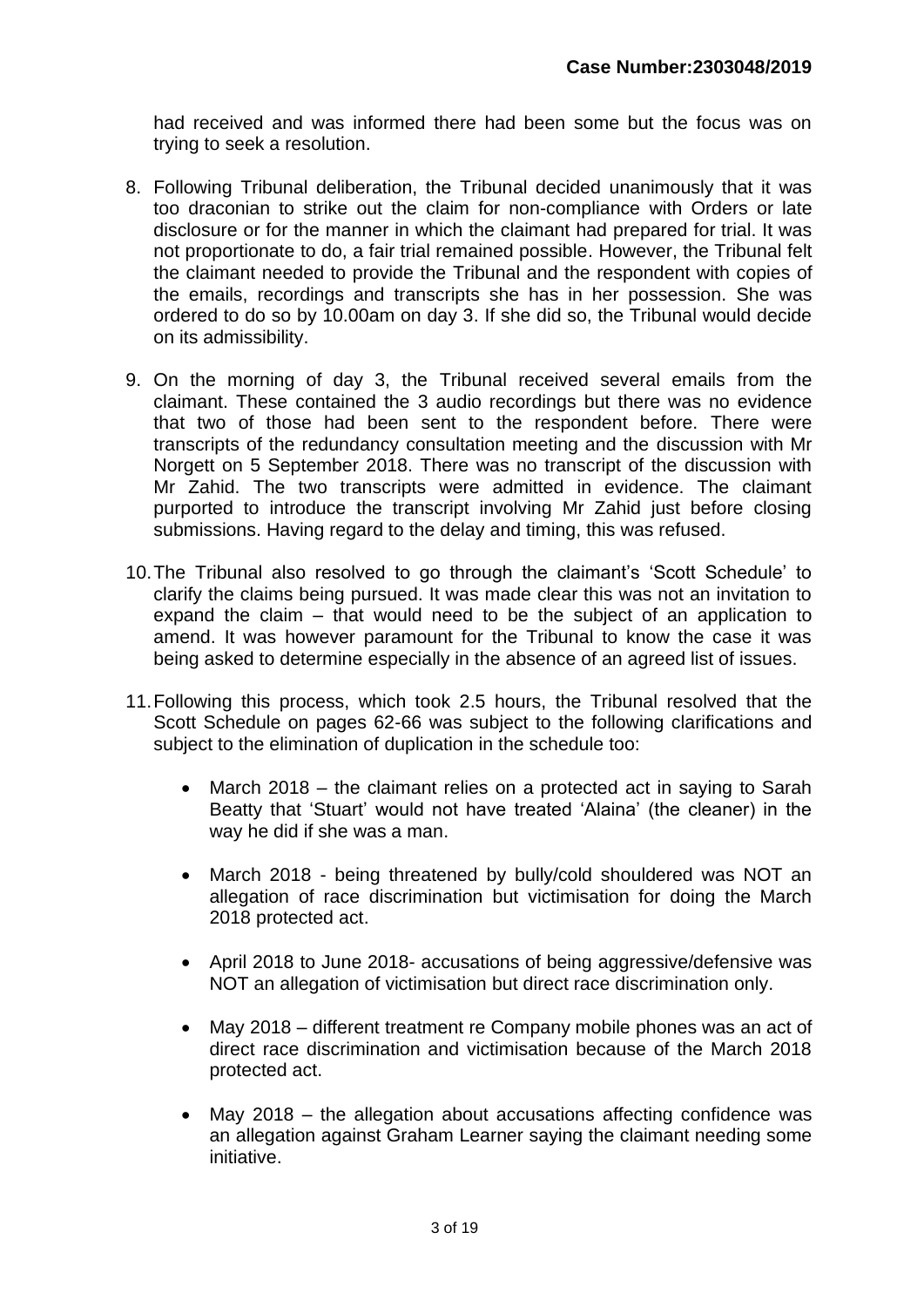- August 2018 the claimant's assertions about Isabel's use of the 'N' word was a reference to the word 'Nigger'.
- August /September 2018 the claimant's assertions about Mr Norgett's failure to handle her complaint appropriately was an allegation of victimisation because of the protected acts on 15 August and 5 September 2018.
- The allegation that colleagues took against the claimant following her complaint was not pursued.
- Mr Norgett blaming the claimant for IT issues was an act of victimisation because of the March 2018 protected act only.
- The allegation that Mr Norgett told the claimant it would be to her detriment if she involved Ms Fatade in her issues was an allegation of victimisation because of the protected acts on 15 August and 5 September 2018.
- The allegation that the claimant was made to change her computer screen/email colour was pursued as a direct race and direct sex discrimination allegation only NOT disability discrimination. The claimant's named comparator was Mr Paul McSoley. There was thus no disability claim before the Tribunal.
- All allegations on page 66 (the last page of the Scott schedule) were pursued as direct race discrimination only except the allegation that in November 2018, Carol Summers said 'foreigners are coming' which was pursued as a harassment allegation.
- 12.Oral submissions were provided by the claimant and both parties were permitted to provide written submissions too. None were received from the claimant. The respondent provided written submissions.

#### **Findings of Fact**

- 13.The following findings of fact were reached by the Tribunal, on a balance of probabilities, having considered all of the evidence given by witnesses during the hearing, including the documents referred to by them, and taking into account the Tribunal's assessment of the witness evidence.
- 14.Only findings of fact relevant to the issues, and those necessary for the Tribunal to determine, have been referred to in this judgment. It has not been necessary, and neither would it be proportionate, to determine each and every fact in dispute. The Tribunal has not referred to every document it read and/or was taken to in the findings below but that does not mean it was not considered if it was referenced to in the witness statements/evidence.
- 15.The claimant was employed as an Office receptionist/administrator from 5 March 2018 until 20 February 2019 when she resigned.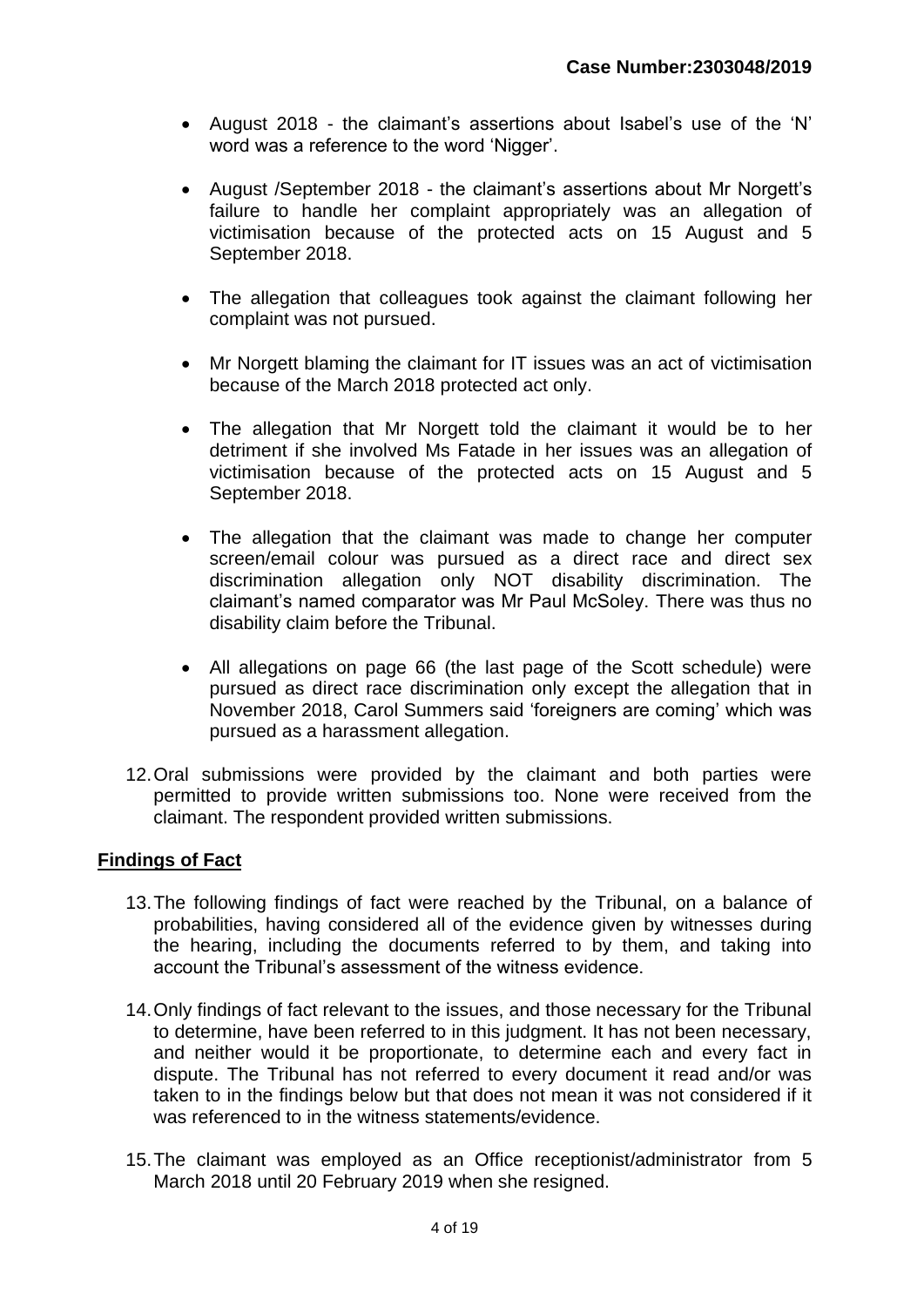- 16.The respondent is a construction services Company.
- 17.The claimant was interviewed for the role on 18 September, 4 and 11 October 2017. The first interview was a group interview. Mr Norgett was one of the interviewers at the final interview. The claimant was introduced via an employment agency.
- 18.The claimant was offered the role but the start date was pushed back because the office she was due to work in had not yet been built/completed. The claimant's role was subject to a 3 month probationary period which could be extended (section 2, contract, page 82). During this period, she was on one weeks' notice.
- 19.There was a delay in communicating with the claimant after her interviews. She signed her contract on 17 January 2018 (page 85 of the main bundle). The claimant said she had written to her MP about the delay, who she said had written back to her and who she believed had written to the respondent. None of these letters were before the Tribunal.
- 20.The claimant also asserted that the recruitment agency had informed her that Mr James Burke had told Sarah Beatty (of the respondent) not to contact the claimant. There was no corroboration of this evidence either contemporaneously or at the Hearing. There was no explanation or certainty about what was meant by not to contact the claimant.
- 21.The claimant commenced her role on 5 March 2018. Upon commencing her role, the claimant was asked to sit upstairs. This was with other administration employees and where there were more desks. Mr Norgett sat on the lower floor with other site-based construction staff. Mr Norgett also felt the claimant could learn by sitting with Sarah Beatty. Further, there were other employees within the team away from the second floor in a site cabin.
- 22.The claimant was one of two black employees within the team employed during the claimant's employment. There were 2 employees of Indian origin and several European employees.
- 23.The claimant said she did not get much of an on-boarding process in comparison 2 male American interns. She felt it had been more inclusive for them, more welcoming. The claimant said the environment was maledominated. The Tribunal found there was no prescribed on-boarding process.
- 24.Shortly after the claimant commenced employment, she witnessed an employee 'Stuart' treating a female cleaner unreasonably in the Kitchen. The claimant felt she was being bullied by this employee who was complaining about food being thrown away by the cleaner. The claimant intervened and was then told by Stuart "I'll be watching you". The cleaner did not want the matter escalated on her behalf but the claimant did complain, verbally, to Sarah Beatty about this incident. The Tribunal did not find that the claimant said, as claimed in oral testimony, that if the cleaner had been a man, Stuart would not have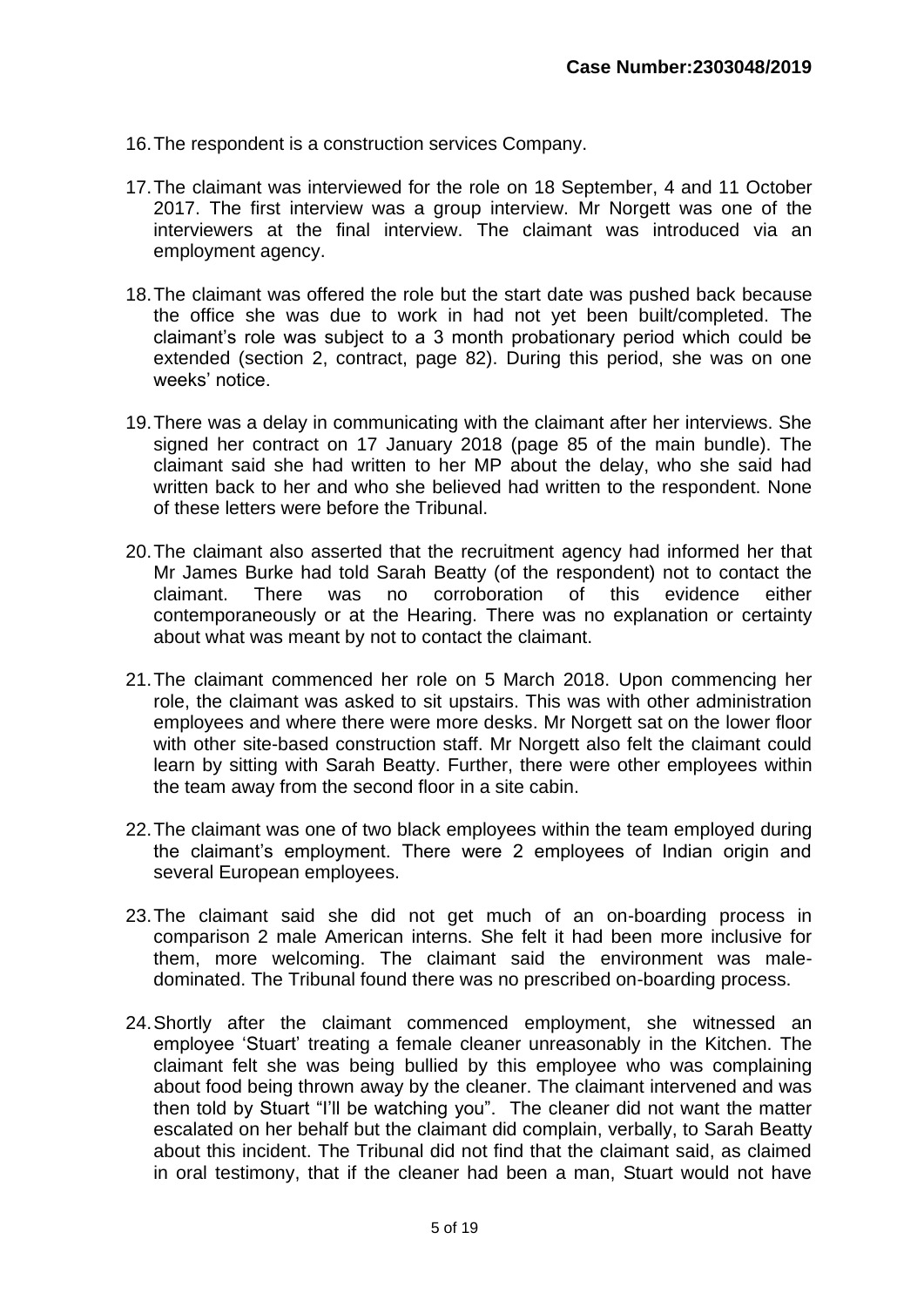treated her like that. This was not in the claimant's witness statement or in the verbatim transcript of her grievance meeting (page 11 of the claimant's bundle) and there was no evidence, in the alternative, that this discussion was conveyed to Stuart or from him to Mr Norgett.

- 25.The Tribunal spent some time with the claimant about the chronology of this event as the claimant's evidence wavered but the Tribunal found the aforementioned sequence to be the version the claimant stood by.
- 26.Subsequently, Stuart was dismissed and on the respondent's own case, because of the way he spoke to female employees (paragraph 23 of Mr Norgett's witness statement). The Tribunal also noted Mr Norgett's own view of Stuart during the grievance investigation meeting on 25 September 2018, when he described him as being not a nice character in the office (page 97). The claimant also confirmed in evidence that in a discussion with Mr Norgett, he had informed her she had done the right thing, which the Tribunal found to mean in standing up for the cleaner.
- 27.The claimant was also experiencing IT issues. This was noted in her probation review meeting on 26 April 2018. It was stated that she needed to undertake IT training and her Microsoft skills required significant improvement. It was not disputed by the claimant that she was experiencing IT issues in particular the duplication of entries in calendars. The claimant also accepted she made an error in sending out a letter to Mr Norgett's boss (which shouldn't have been sent). Mr Norgett explained that the respondent's outsourced IT helpdesk (Bespoke) had contacted him to curtail the volume of calls they were receiving from the claimant. This was not challenged by the claimant. The claimant also said that Sarah Beatty was much more 'tech-savvy' than her and had many years of experience in IT and whilst the Tribunal found she also had IT issues, these were not comparable to the claimant's. The claimant also agreed in evidence that she had said at her interview she was not strong on Excel. In evidence, the claimant said she felt the reason why she was being blamed for IT issues was because Mr Norgett was annoyed about the error she had made about sending out the letter to Mr Norgett's boss; alternatively because of her complaint about Stuart to Sarah which she felt Mr Norgett 'would have been aware' of as he was Stuart's friend.
- 28.The Tribunal found on a balance of probabilities that there was insufficient evidence that Mr Norgett was aware of the claimant's complaint to Sarah Beatty about Stuart at the time. There was no evidence that Sarah Beatty had told Stuart and the evidence before the Tribunal did not support a friendly relationship between Stuart and Mr Norgett. On the contrary, Mr Norgett had expressed his support to the claimant about her intervention with the cleaner, he had also expressed adverse views about him in the grievance investigation meeting and Mr Norgett had said Stuart had been sacked because of how he spoke to females.
- 29.When the claimant moved from Phase 2 to Phase 3 in May 2018, there was no dedicated phone line supporting Phase 3. As a result, the claimant was allocated a mobile phone. It was common ground it was not a new mobile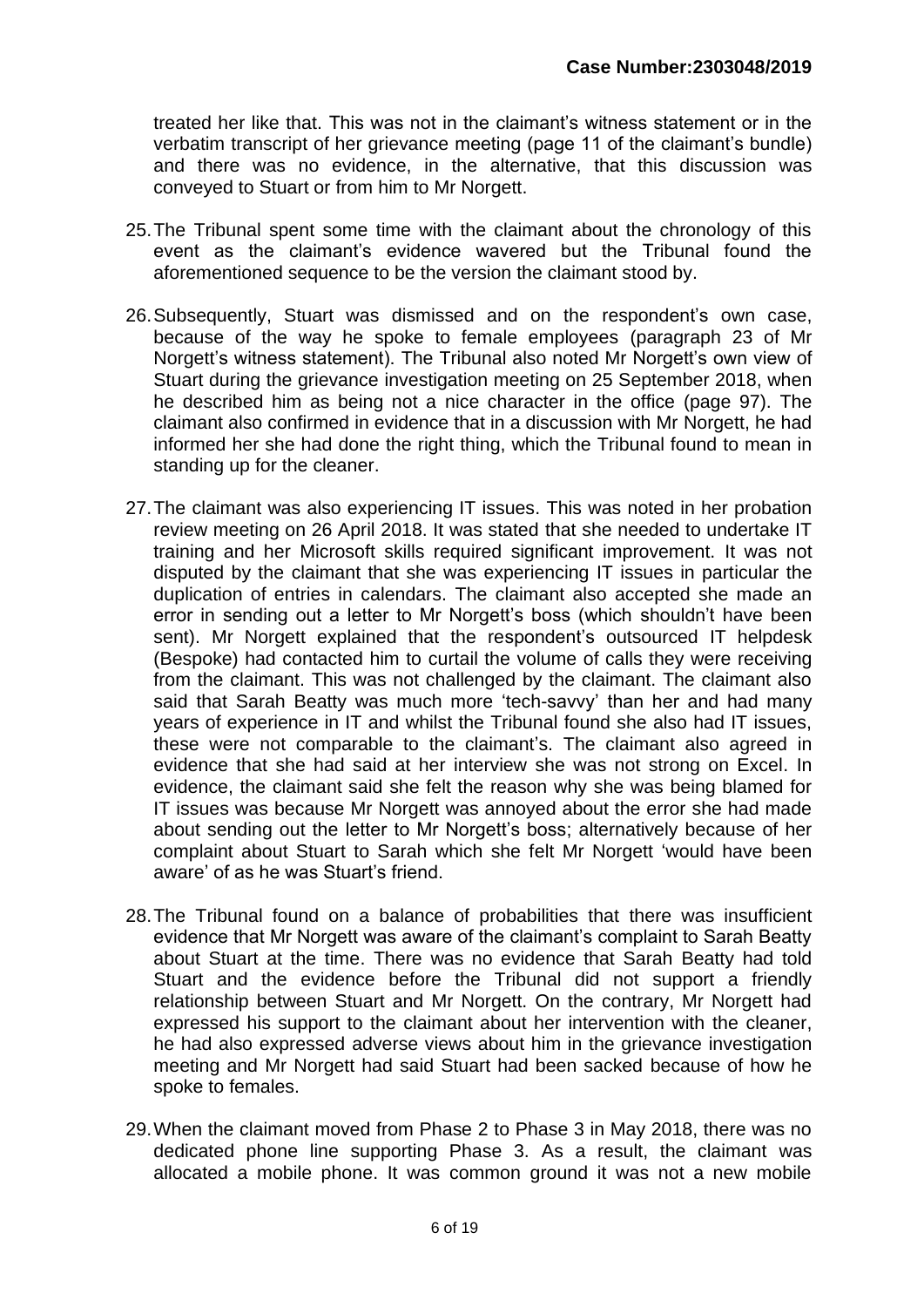phone but a second hand/reconditioned one. The claimant had herself distributed other mobile phones to other staff which she said were new. Mr Norgett said he too had a second-hand or reconditioned phone. This was not disputed. In evidence, Mr Norgett explained it was commonplace for secondhand phones to be reallocated/distributed in this way and that he had only ever given out 3 or 4 new phones, all the rest were not new. The Tribunal found his evidence was to be preferred given his senior role which oversaw all such site matters. It would be more likely for Mr Norgett to approve the spend and purchase of such matters. Indeed, the claimant said that Mr Norgett told her that some of the phones she distributed to other staff were reconditioned but she felt they 'looked' new or in very good condition.

- 30.The claimant's probationary period was extended. However, on 5 June 2018, the claimant received an email confirming her probation. The respondent accepted this had happened but that the email was sent in error. The claimant was informed of the error by Mr Norgrett. He explained he had not had enough time of working with the claimant and that her IT skills required review and further training. The Tribunal accepted that this was within Mr Norgett's discretion to do so. The claimant's IT Skills had been expressly referenced at the probation review meeting on 26 April 2018.
- 31.On 15 August 2018, the claimant emailed Mr Norgett to complain about remarks that had been made about the claimant's hair by two employees on separate occasions, Mr Paul McSoley (around the beginning of July 2018) and Mr Moiz Zahid (on or around 8 August 2018). The comments were similar and remarked about what electrical sockets had the claimant touched to make her hair be like that. The claimant has an Afro and the Tribunal found these comments were made when she had her hair untied and open. In addition, during a discussion about swearing in the workplace around the end of July 2018, an employee (Isobel Perez, Quantity Surveyor Assistant who is Spanish) used the Nigger ('N') word more than once. In her email, the claimant said the context was 'I have heard it is wrong to use the 'N' word'. The email was at page 88. The claimant suggested that the team could benefit from diversity training because of the issues she was raising.
- 32.Upon receiving this email, Mr Norgett contacted Karen Gorman (HR) and another manager, Graham Learner (Commercial Manager for Phase 3). The Tribunal did not have emails before it wherein Mr Norgett had said he had emailed the claimant copying in Karen Gorman.
- 33.Thereafter, Mr Graham Learner spoke to Ms Isobel Perez to explain that using the 'N' word was not appropriate. On 20 August 2018, Mr Norgett also spoke with the claimant explaining he would be speaking to the individuals informally and if there was such further behaviour, there would be formal consequences. In oral testimony, Mr Norgett said Mr Zahid was given a disciplinary warning. Although there was no evidence of any written document in the bundle, the Tribunal accepted that Mr Zahid had been warned, at least verbally. This evidence was not challenged. He explained that if the claimant did not agree with the informal approach, she could take the matter further with HR.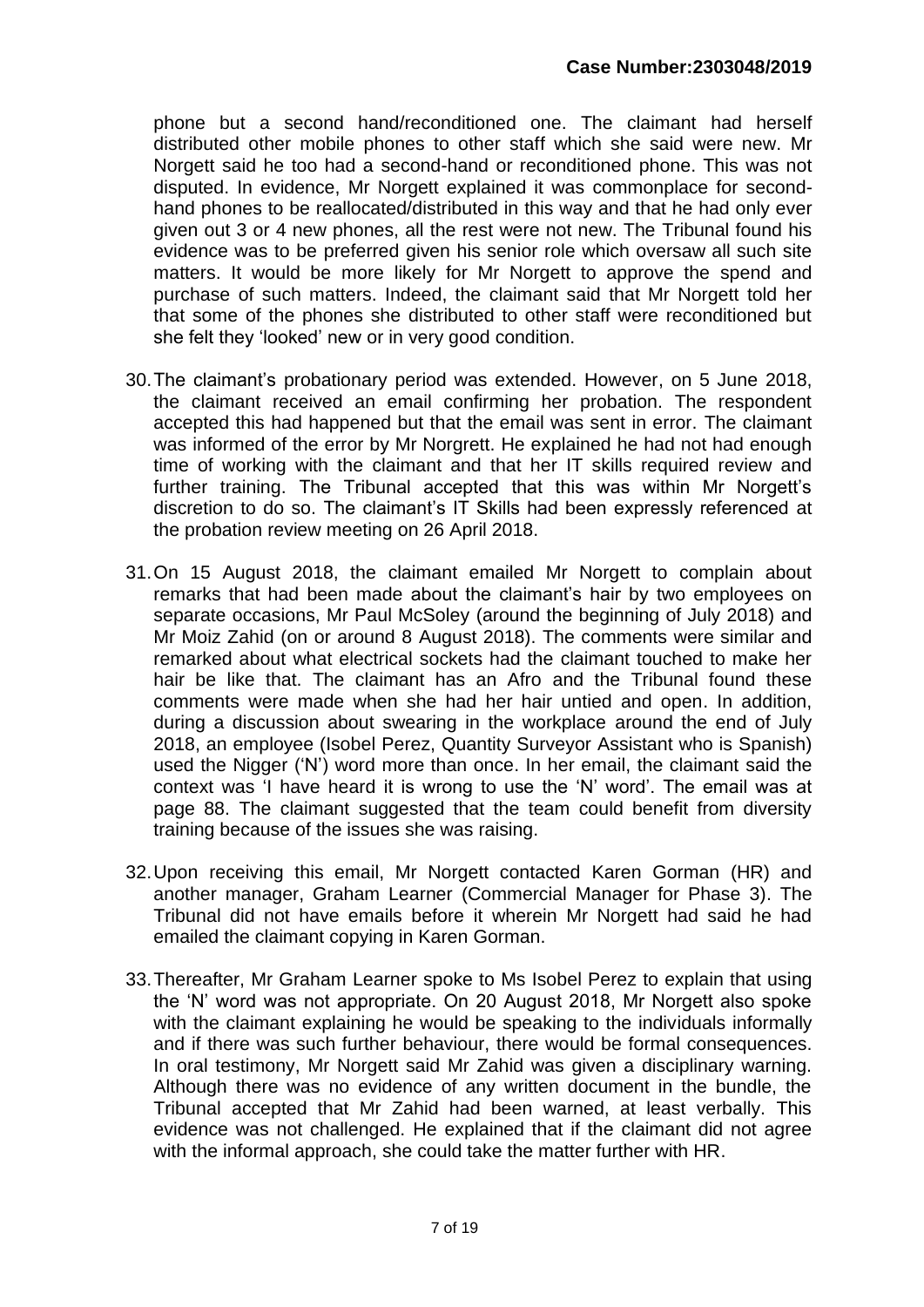- 34.Mr Norgett also spoke informally to Mr Paul McSoley and Mr Moiz Zahid about their comments but the Tribunal was not provided with any detail of what was said. Neither was the Tribunal provided with any minutes of the subsequent grievance investigation by HR in relation to these 2 individuals.
- 35.The claimant wrote a further email to Ms Karen Gorman, copying in Mr Norgett on 5 September 2018. In this email, which was addressed to Mr Norgett, the claimant raised other concerns regarding:
	- Mr Norgett not addressing her concerns properly
	- Adverse treatment after complaining about the cleaner
	- Being blamed for IT errors
	- Being accused of being aggressive
	- Being isolated from the team by being sat on another floor
	- Accused of controlling Isabel Perez
	- It would be to the claimant's detriment if she involved Ronke Fatade in her issues
	- Being given an old phone
	- Unsupported by Mr Norgett
- 36.A grievance investigation meeting took place with the claimant on 12 September 2018 (and Jessica Sparks), at which the foregoing matters were discussed in further detail. This meeting was covertly recorded. The transcript was in the claimant's bundle, pages 1 to 25, though neither party took the Tribunal to the transcript and no-one was questioned on it. In relation to both Isobel Perez and Moiz Zahid, the claimant indicated she had a good working relationship, Moiz Zahid would joke around, with Isobel, she was teaching her English Grammar and learning Spanish from her. At this meeting, the claimant also stated that Mr Zahid had apologised to her in a subsequent conversation (he had also apologised later in November 2018).
- 37.A grievance meeting took place with Mr Norgett and Jessica Sparkes (HR) on 25 September 2018 (pages 95 to 100, main bundle) wherein he explained the foregoing sequence of events. He said he considered it was best not to take formal action immediately against so many members of the team. He explained that he did not consider Stuart to be a nice character, he explained there had been IT issues with the claimant, that he had referred at the 8 week probation meeting to the claimant being defensive (not aggressive), he explained the claimant sat on another level to gain experience from Sarah Beatty (others sat elsewhere too), he felt the claimant was utilising Isobel Perez too much, he suggested she resolve issues with Ronke Fatade herself (without involving him) and she was given an old phone but he too had an old phone.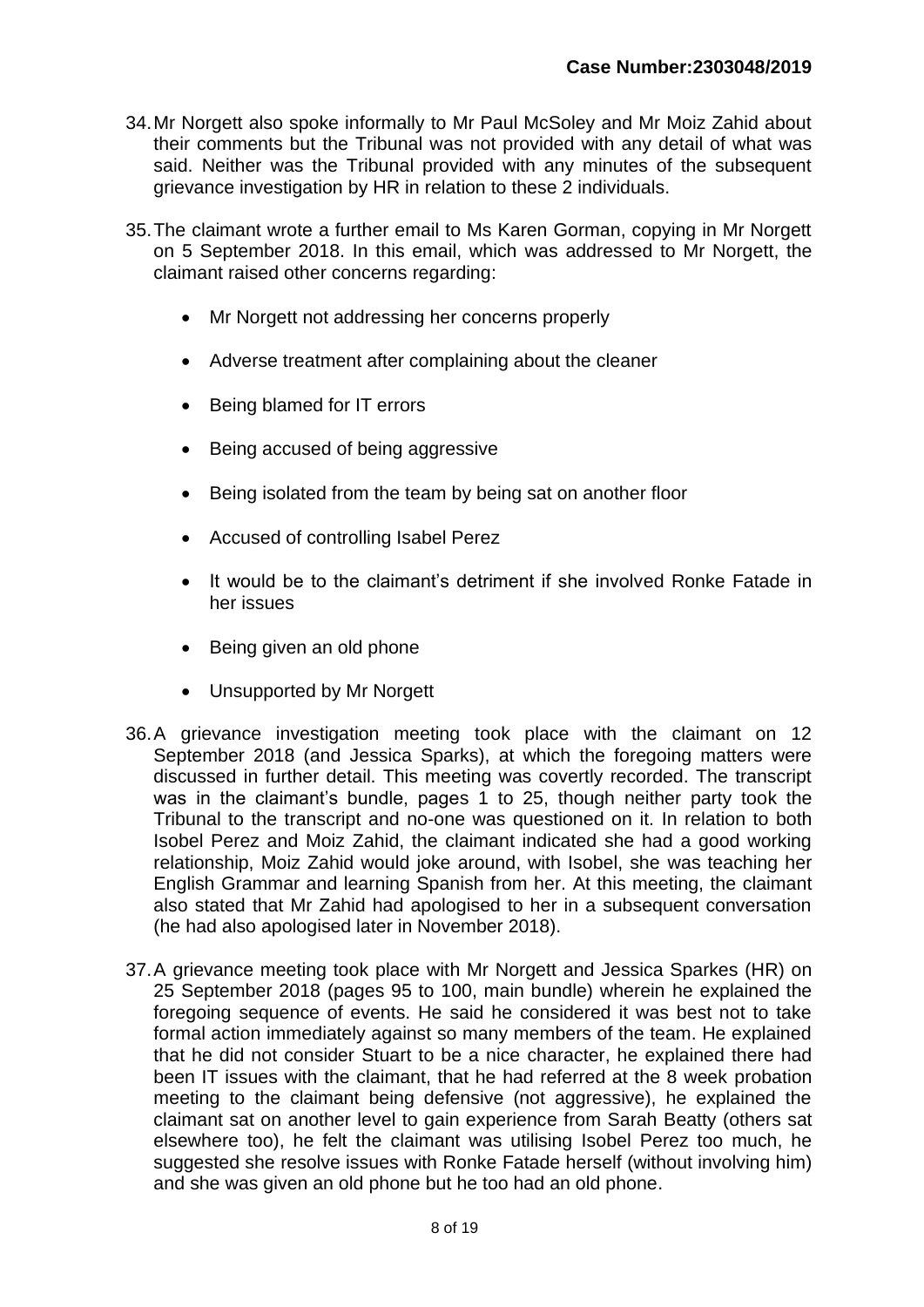- 38.The Tribunal found there was a thorough investigation thereafter, several individuals were spoken to including the alleged perpetrators and witnesses. A grievance outcome was provided to the claimant by a letter dated 9 November 2018 whereby the claimant's grievance was rejected save in relation to Mr Moiz Zahid's comment about the claimant's hair which was held to be 'indirectly' discriminatory (for which he had apologised). By reason of the context of the other conversations regarding the claimant's hair and the use of the 'N' word, those allegations were rejected. The outcome letter was at page 102 to 107. Prior to the outcome, the claimant had also referred to Mr Norgett referring to Ms Fatade's Nigeran heritage to explain why, culturally, she might not have acknowledged the claimant or addressed her by name. The Tribunal found this to be an attempt to assist the claimant's relationship with Ms Fatade and it was professed as a possible explanation/opinion rather than a stereotypical racial assumption.
- 39.The claimant did not exercise her right of appeal within 5 working days as advised, though an email purporting to appeal was sent on 26 December 2018 (page 135).
- 40.The claimant was invited to a meeting to discuss an email she had sent to Carol Summers when the claimant had been questioned about her absence from the Office Managers' Christmas meal. The claimant had accepted the invite but had said in the narrative she would not be attending. Because of this ambiguity, the claimant was asked why she did not attend, and she ultimately sent an email on 18 December 2018 telling Ms Summers to stop harassing her three times, capitalising several comments and the tone of which was generally hostile and provocative. The email was at page 125 -126.
- 41. An invitation letter was issued by hand to the claimant page 119, though in her email of 20 December she sought a postponement of the meeting due to her health (page 123). In her witness statement however, she explained that she had attended a meeting about email etiquette though referring to this happening on 20 November 2018. Mr Norgett's evidence was that the meeting of 20 December 2018 was postponed. The Tribunal were not taken to any other documents about this, there was an assertion that at this meeting a new contract was discussed with the claimant too. There were no notes of this meeting, nor a copy of the contract/job description as asserted. Neither party questioned the other on this issue. In her witness statement the claimant also referred to Mr Norgett discussing 'rude' emails to 'Holly' at this time. Those emails were raised with the claimant on 18 January 2019 as evidenced by the transcript of the redundancy at risk meeting. In these circumstances, the Tribunal could not find, on a balance of probabilities, there was such a meeting.
- 42.Following an operational review, the respondent needed to reduce its costs by 10%. Mr Norgett gave evidence that positions were lost by natural attrition (without being replaced). The claimant's position was thus placed at risk of redundancy and a consultation process was commenced. The respondent's business case was not challenged by the claimant in evidence.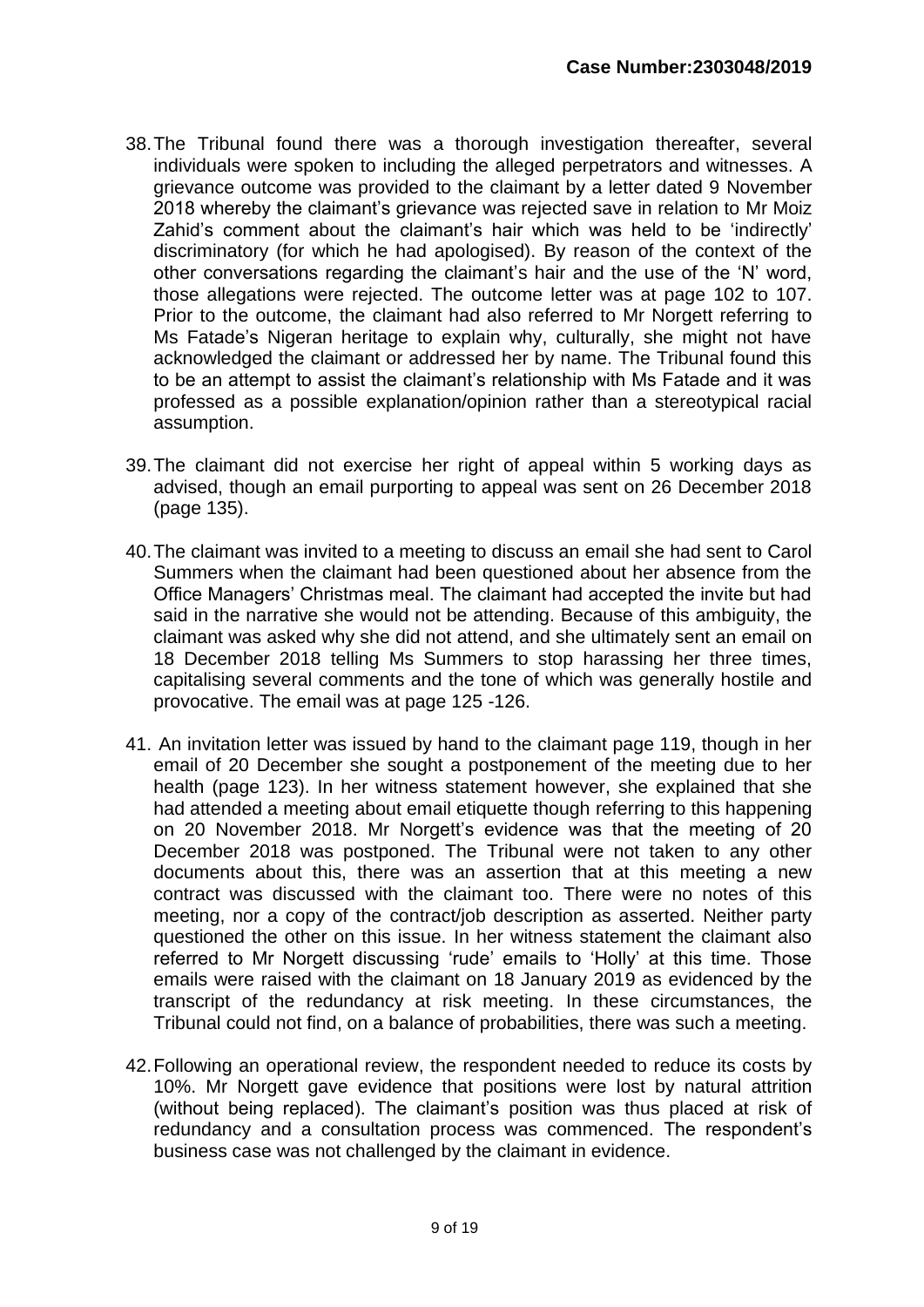- 43.At the consultation meeting, several alternative roles were discussed with the claimant and it was recorded that the claimant was interested in the facilities coordinator role (page 148). There was also a separate discussion at this meeting about emails sent to Holly by the claimant which Holly had complained about which surprised the claimant as she said they both got on well. Sherina Anderson (HR) remarked to the claimant at this meeting, in the context of viewing the emails sent to/from Carol Summers, if the allegations (against Carol) were considered to be malicious, she would need to consider the matter further.
- 44.A letter was sent to the claimant dated 22 January 2019 after her consultation meeting. This was at page 150. It confirmed the claimant's interest in the facilities coordinator role and requested the claimant's CV.
- 45.The claimant had periods of absence in January some of which was deemed by the respondent to be unauthorised as no fit note had been provided (page 154) but there was no issue in this case to determine relating to that, so it was not necessary to reach any findings.
- 46.The claimant was invited to a rescheduled consultation meeting for 4 February 2019 (page 155).
- 47.By a letter dated 18 February 2019, the claimant resigned citing discriminatory and retaliatory treatment (page 158).
- 48.HR (Sherina Anderson) informed Mr Norgett in an email that she was arranging to send a 'resignation in a haste' letter giving her the chance to reconsider her resignation. There was no evidence that such a letter was sent though a letter acknowledging her resignation was sent, inviting her to attend a grievance meeting on 26 February 2019 (page 159). The Tribunal found that this meeting did not take place.

#### **Applicable Law**

#### Direct discrimination S.13 Equality Act 2010

49.A person (A) discriminates against another (B) if, because of a protected characteristic, A treats B less favourably than A treats or would treat others.

#### Harassment S.26 Equality Act 2010

50.A person (A) harasses another (B) if

- (a) A engages in unwanted conduct related to a relevant protected characteristic, and
- (b) the conduct has the purpose or effect of
- (i) violating B's dignity, or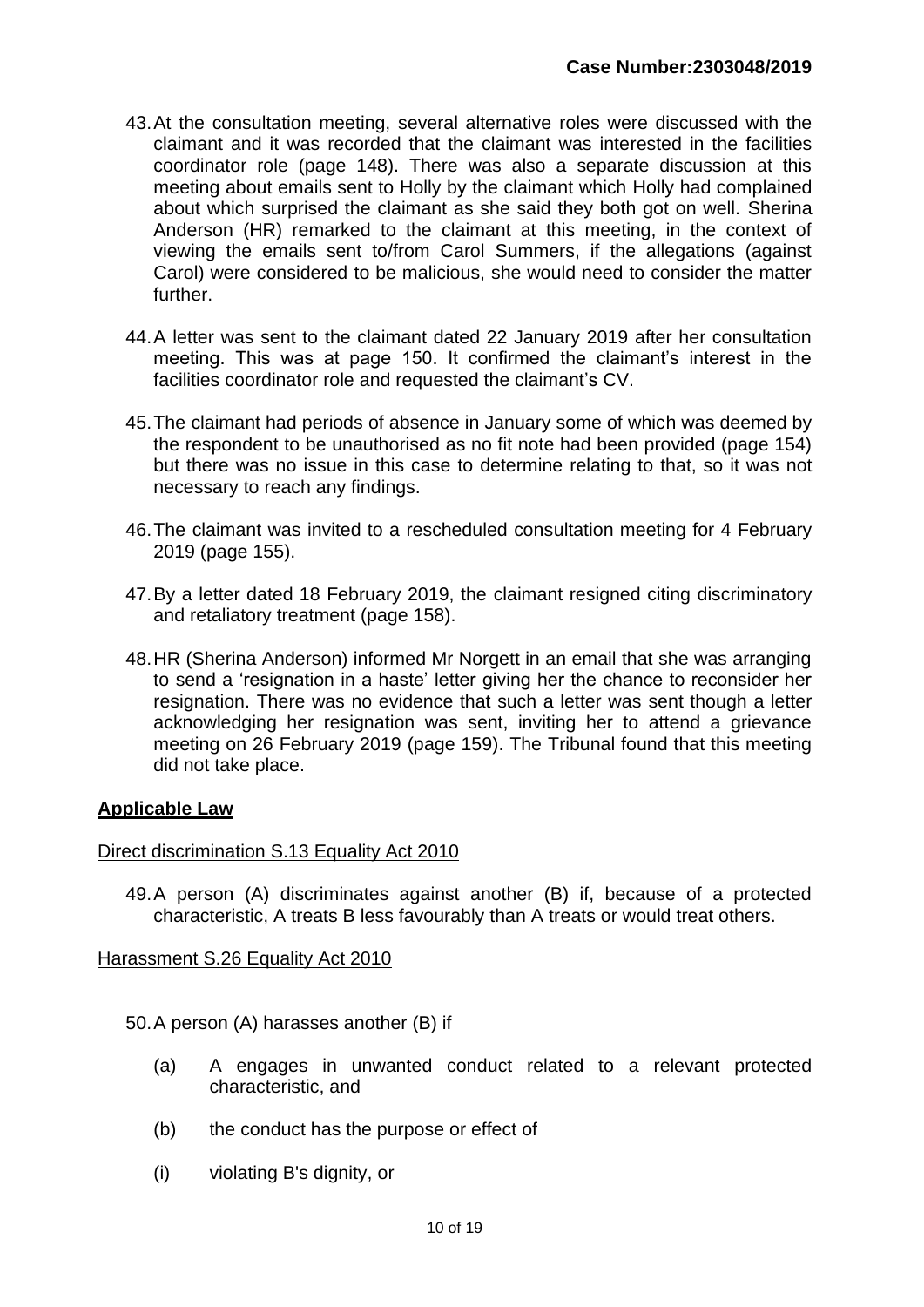(ii) creating an intimidating, hostile, degrading, humiliating or offensive environment for B.

Victimisation – S.27 Equality Act 2010

.

- 51. A person (A) victimises another person (B) if A subjects B to a detriment because:
	- (a) B does a protected act, or
	- (b) A believes that B has done, or may do, a protected act.
	- (2) Each of the following is a protected act:
		- (a) bringing proceedings under this Act;

(b) giving evidence or information in connection with proceedings under this Act;

(c) doing any other thing for the purposes of or in connection with this Act;

(d) making an allegation (whether or not express) that A or another person has contravened this Act.

52.The burden of proof is set out in S.136 (2) EqA. This provides:

"*If there are facts from which the Court could decide, in the absence of any other explanation, that a person (A) contravened the provision concerned, the court must hold that the contravention occurred."*

- 53. S.136 (3) provides that S. 136 (2) does not apply if A shows that A did not contravene the provision.
- 54.The guidance in *Igen Ltd v Wong 2005 ICR 931 and Barton v Investec Henderson Crosthwaite Securities Ltd 2003 CR 1205 EAT* provides guidance on a 2-stage approach for the Tribunal to adopt. The Tribunal does not consider it necessary to set out the full guidance. However, in summary, at stage one the claimant is required to prove facts from which the Tribunal could conclude, in the absence of an adequate explanation, (now any other explanation) that the respondent has committed an act of discrimination. The focus at stage one is on the facts, the employer's explanation is a matter for stage two which explanation must be in no sense whatsoever on the protected ground and the evidence for which is required to be cogent.
- 55.The Tribunal notes the guidance is no more than that and not a substitute for the Statutory language in S.136.
- 56.In *Laing v Manchester City Council 2006 ICR 1519 EAT,* the EAT stated that its interpretation of Igen was that a Tribunal can at stage one have regard to facts adduced by the employer.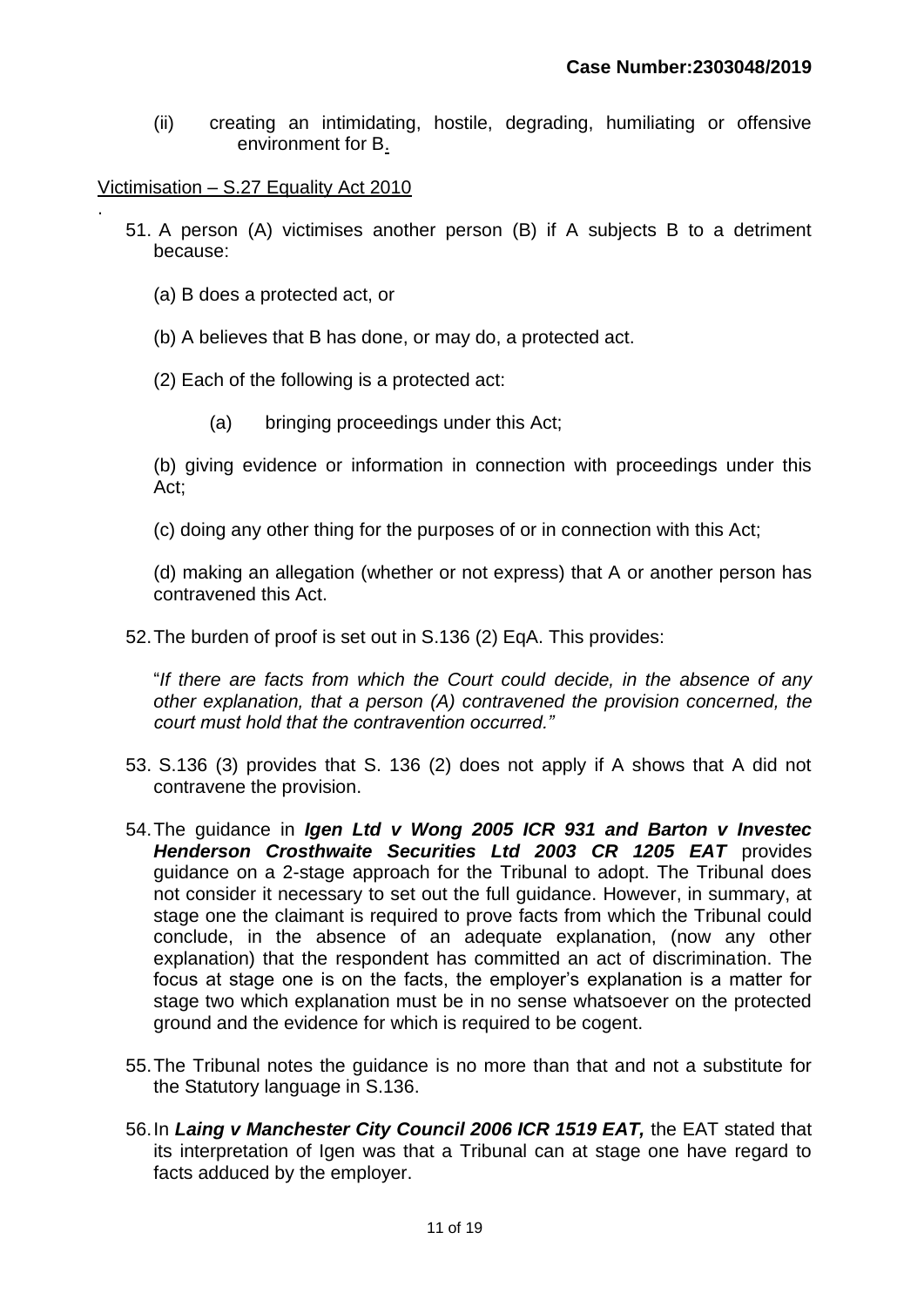57.In *Madarassy v Nomura International PLC 2007 ICR 867 CA*, the Court of Appeal stated:

"*The bare facts of a difference in status and a difference in treatment only indicate a possibility of discrimination. They are not, without more, sufficient material from which a Tribunal "could conclude" that, on a balance of probabilities, the respondent had committed an unlawful act of discrimination"*

58.With regard to victimisation, the claimant would need to establish that she did a protected act and that there followed detriment; however, in accordance with *Madarassy*, something more would be require to indicate a prima facie case of discrimination to shift the burden of proof.

#### **Conclusions and analysis**

**59.**The following conclusions and analysis are based on the findings which have been reached above by the Tribunal and the applicable law. Those findings will not in every conclusion below be cross-referenced unless the Tribunal considered it necessary to do so for emphasis or otherwise**.**

#### *Interview and appointment*

60.There were 3 interviews, but the Tribunal had no evidence before it about what treatment was afforded to her comparator 'Francesca' who the claimant said was white Italian. The first interview was a group interview, Mr Norgett was involved in her appointment and the claimant was employed. Mr Norgett's explanation for the delay in her appointment owing to the delays with the office completion was a complete answer. The burden of proof did not shift; there were no facts from which the Tribunal could conclude that the claimant was treated less favourably because of her race than an actual or hypothetical comparator.

#### *On-boarding*

61.The claimant and respondent both agreed there was no prescribed on-boarding process. In addition, the claimant's belief was the difference in treatment (if any) was because it was a male dominated environment. That was not an allegation of race discrimination. The Tribunal concluded that the allegation that the American interns were given a more favourable welcome was explained by the individuals coming to the UK from overseas and being interns and not their race. There were no facts from which the Tribunal could conclude that the claimant was treated less favourably because of her race than an actual or hypothetical comparator.

#### *Excluded from team*

62.The claimant being seated upstairs with other desk-based employees and with other administration employees (not the site construction employees) in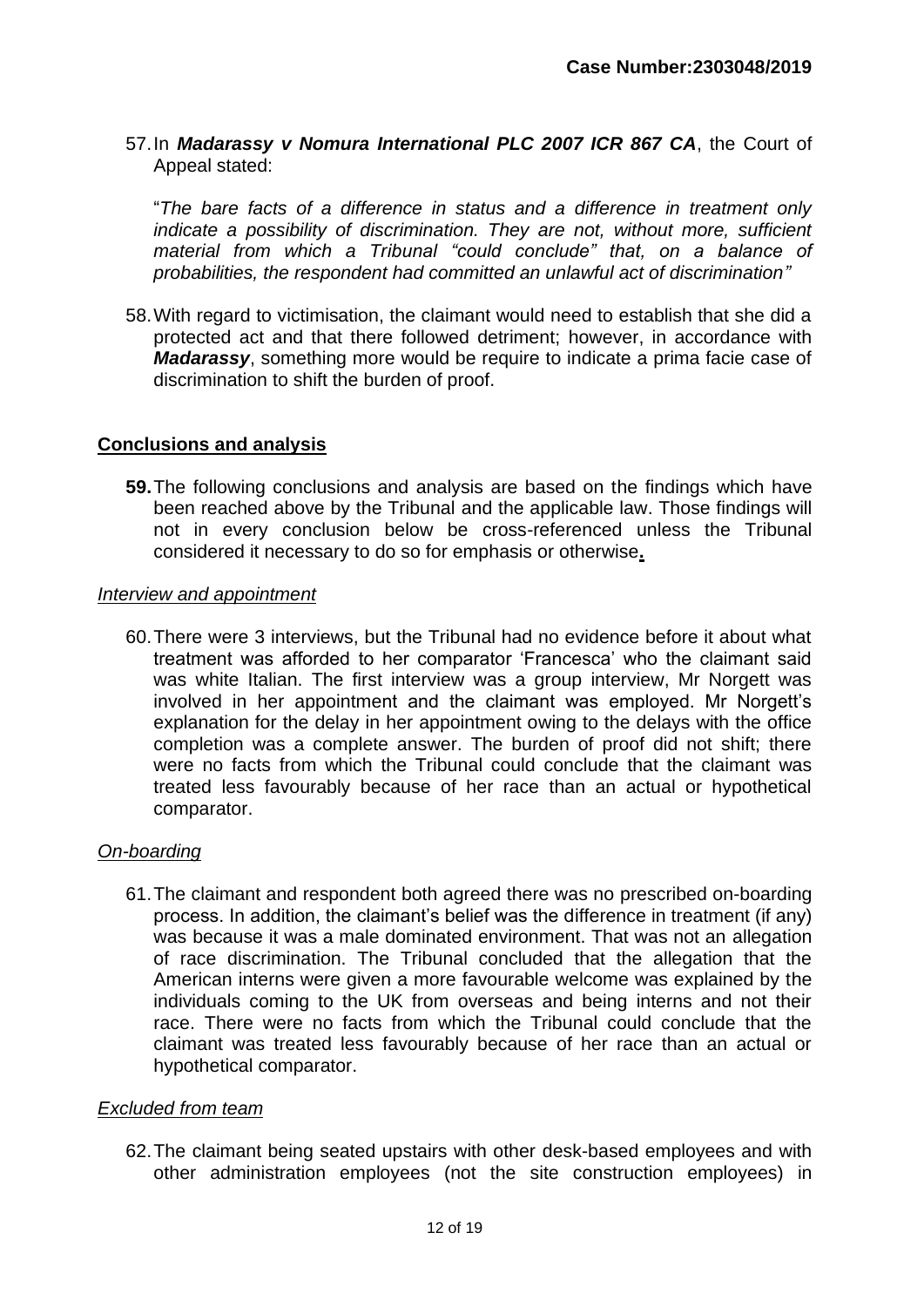particular Sarah Beatty (from whom she was to learn from), were not facts from which the Tribunal could conclude an act of race discrimination.

#### *Complaint about bullying of cleaner*

63.The Tribunal concluded that the claimant did not make a complaint of sex discrimination in March 2018. There was no doubt in the Tribunal's mind that the claimant had complained about bullying but it was not said at the time (by the claimant) that she had complained to Sarah Beatty that Stuart would not have treated the cleaner as he did if the cleaner was male i.e. a sex discrimination complaint. That was not said contemporaneously in her grievance meeting investigation (page 11 of the claimant's bundle) or in her witness statement (paragraph 16). Further, in the alternative, the Tribunal was not satisfied that Mr Norgett had knowledge of such an assertion. This would have required Sarah Beatty to have told Stuart who then told Mr Norgett. There was no evidence before the Tribunal, beyond pure speculation that this had occurred. Stuart's response to the claimant (about 'watching her') was before the claimant's alleged complaint to Sarah Beatty. Mr Norgett's support of the claimant doing the right thing was in relation to her intervening in the bullying but not more than that. In *Scott v London Borough of Hillingdon 2001 EWCA Civ 2005 CA,* the Court of Appeal said knowledge of a protected act was a pre-condition of a finding of victimisation.

#### *Claimant accused of being aggressive/defensive*

64.Mr Norgett accepted that he accused the claimant of being defensive but not aggressive. The Tribunal concluded that the claimant was not accused of being aggressive, but even if its conclusion was wrong in this regard, there were no or insufficient facts from which the Tribunal could conclude that this was said to the claimant because of her race, in circumstances where there were contemporaneous issues with the claimant's IT skills such that the outsourced IT help desk had asked Mr Norgett to tell her to not call them. There was also uncontested evidence that the claimant had sent out a letter to Mr Norgett's boss in error. It was raised in her probation meeting and the Tribunal accepted the evidence of Mr Norgett in paragraph 32 of his witness statement that the claimant took criticism badly. The claimant also, on her own case, felt the reason why the claimant was accused of being defensive or aggressive was because Mr Norgett had confused the claimant with another employee called 'Donna' who was known to swear a lot. That was a non-discriminatory reason.

#### *Non-provision of a new mobile phone*

65.There were no facts from which the Tribunal could conclude that the nonprovision of a new mobile phone was an act of race discrimination. She was not the only one and the Tribunal concluded it was commonplace for second hand or reconditioned phones to be reallocated. Mr Norgett, who was in a senior position, was one such recipient. The claimant was not even sure that those that she herself had distributed were in fact new. In addition, the mere fact of a difference in treatment and a difference of a protected characteristic was not without more enough to shift the burden of proof.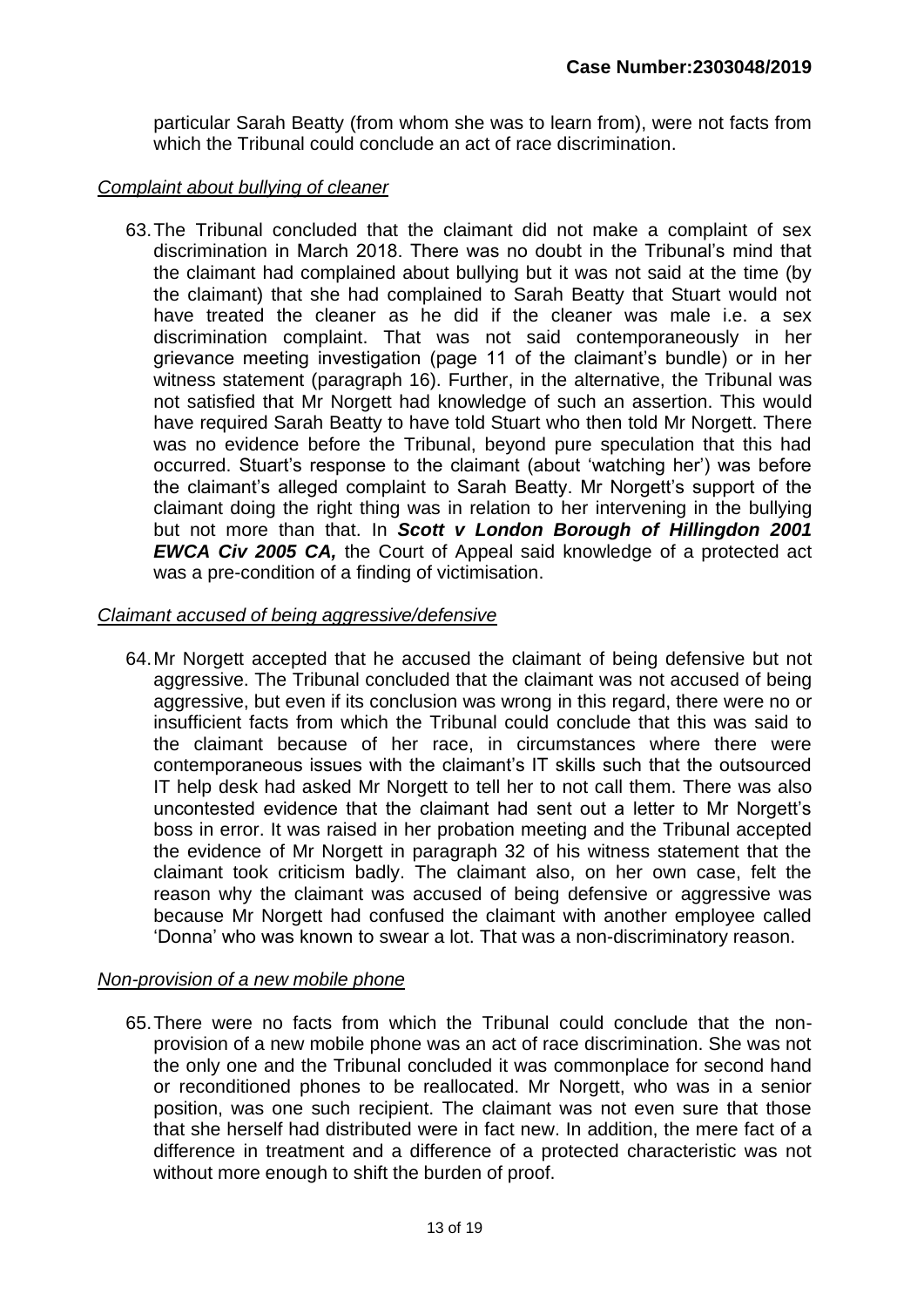#### *Allegation that the claimant needs some initiative*

66.The allegation that Graham Learner had said that the claimant needed more initiative was only advanced on day 2 of the Hearing when the Tribunal was assessing the Scott Schedule. It was not advanced thereafter, no context was provided to why Mr Learner said this. There were no or insufficient facts from which the Tribunal could conclude that this was said to the claimant because of her race.

#### *Extension of probation*

67.The respondent's decision to extend the claimant's probationary period was not unfavourable; on the claimant's version of events, it would present the respondent with the obvious opportunity to dismiss the claimant. By then, the claimant's own belief that she was being mis-treated was multiple: from the delay in starting, being seated upstairs, and non-provision of a new phone). By then the claimant had significant IT issues and had made an error with a letter to Mr Norgett's boss. The extension to the probation in these circumstances was favourable treatment. The claimant was not told off about the email she received in error; she was told it was received in error. There were no or insufficient facts from which the Tribunal could conclude that this was said to the claimant because of her race.

#### *Comments about the claimant's hair*

68.The Tribunal accepted the context to Paul McStoley's comment about the claimant's hair which was reached following a full grievance investigation by Jessica Sparkes, HR Business partner, involving several employees. This was a reasonably contemporaneous investigation. However, notwithstanding this context, the Tribunal concluded that the comment was less favourable treatment of the claimant because of her race compared with a hypothetical white employee. The comment, even as a joke and in the context of Mr McStoley's own hair, would not have been said to a white employee. The remark was made because the claimant was black and wearing her afro hair out. For the same reasons, Mr Moiz Zahid's comparable comment to that of Mr McStoley's (but with no background context) was also race discrimination. This had been upheld as said to the claimant in the grievance outcome and the claimant received an apology from Mr Zahid.

#### *Use of the 'N' word*

69.In relation to Isobel Perez's use of the 'N' word, the Tribunal was unanimous in its view that the word was an inappropriate and offensive term. However, the Tribunal was not satisfied that the claimant's description of the event and the repetitive use of the word (7 times) was plausible. The claimant and Ms Perez had a good working relationship, the claimant was helping her learn English grammar, Ms Perez was teaching the clamant Spanish, they used to lunch together. It was incredible and implausible that the claimant would use the 'N' word against the claimant in a provocative manner and glaring at her in the eye on one occasion whilst doing so. It was, in the Tribunal's view an inquisitive and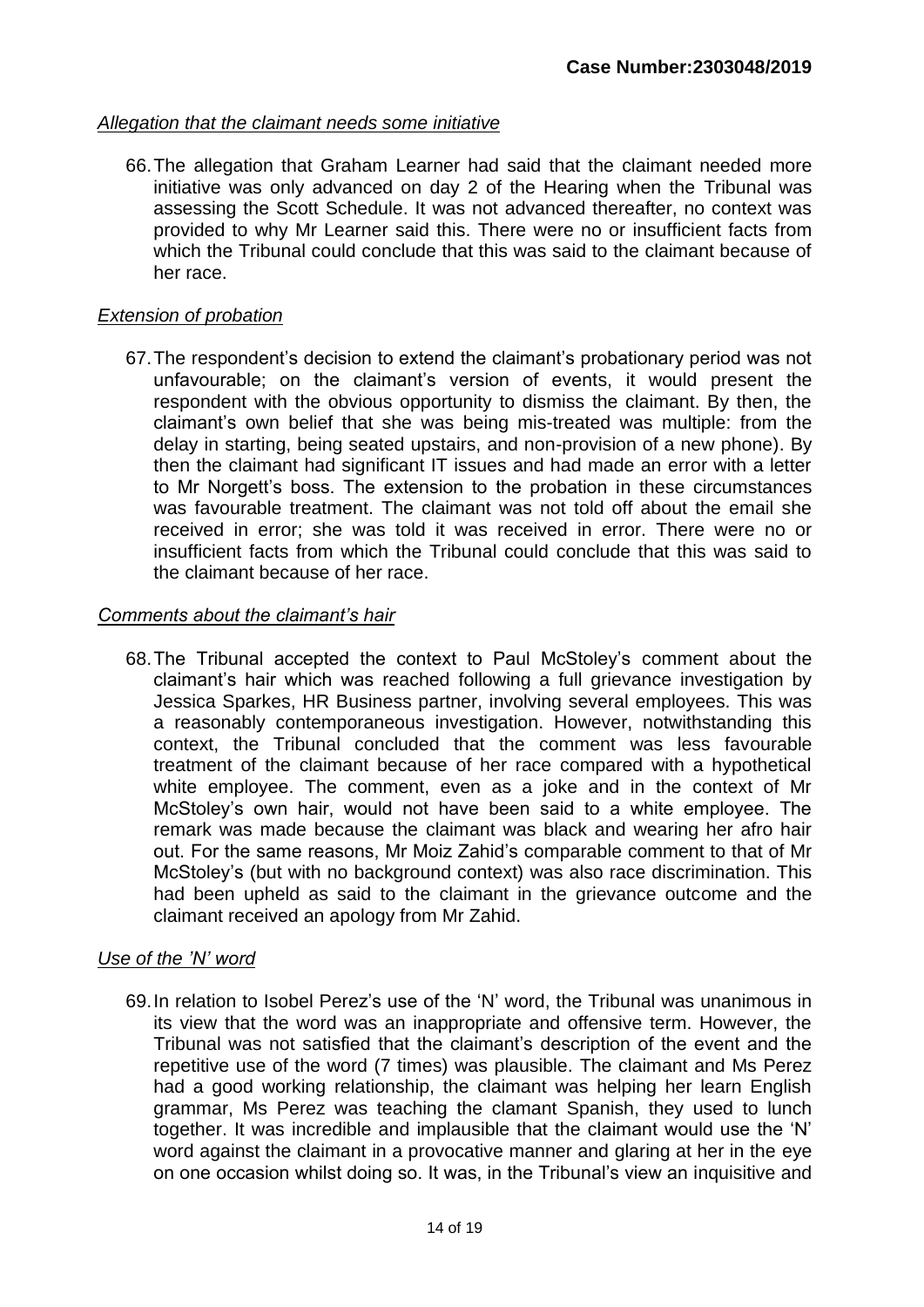perhaps naive enquiry from someone who spoke Spanish first, English second. If the word had been used in the context as asserted by the claimant up to 7 times, it was not plausible that another employee would not have intervened. The burden of proof did shift to the respondent in relation to this allegation, but the Tribunal was satisfied with the respondent's explanation as evidenced in the grievance outcome.

#### *Mr Norgett's handling of the email dated 15 August 2018*

70.The Tribunal concluded that Mr Norgett dealt with the matter, initially, informally. The Tribunal concluded that Mr Norgett did speak with HR and Graham Learner and the individuals involved but following receipt of the 5 September 2018 email, he escalated the matter to HR for formal investigation which did happen. Mr Zahid was ultimately disciplined for his comment and apologised. The claimant also said that the reason why Mr Norgett did not deal with it formally himself was because he didn't know what to do and because he was friendly with some of the individuals. That was not an assertion that the reason why he didn't deal with the issue more formally was because of the claimant's race or because the claimant had complained about discrimination. It was evidence of a Manager being inexperienced and unsure or unwilling to disturb relationships because of the operational impact. The claimant said in evidence that the reason why Mr Norgett didn't deal with her complaint as she expected was because it involved her, which the Tribunal concluded was a reference to him having a less cordial relationship with her compared to others in the team. The Tribunal also noted that the claimant was seeking diversity training for the team rather than raising an express grievance. There were no or insufficient facts from which the Tribunal could conclude that this was not because of her race or the protected acts on 15 August and 5 September 2018 (which the Tribunal concluded were protected acts).

#### *The claimant described as controlling by Mr Norgett*

71.The Tribunal concluded that it was unable to determine this complaint. The victimisation claim because of the March 2018 alleged protected act fails because the Tribunal has concluded there was no protected act. The Race claim was not permitted as this was a new allegation of direct race discrimination and no application to amend was made. The respondent objected to this too. The claims are not the same, there would need to be consideration of an actual or hypothetical comparator. The allegation was also undated.

#### *Mr Norgett saying it would be to the claimant's detriment to involve R Fatade in her issues*

72.The Tribunal concluded that there was no evidence provided to the Tribunal about the nature or particulars of this allegation. There was no reference to it in the claimant's witness statement, or indeed Mr Norgett's witness statement. There was an email about what appeared to be a separate incident involving Ms Fatade (24 October 2018, page 115) but that made no reference to detriment for involving her. There were no or insufficient facts from which the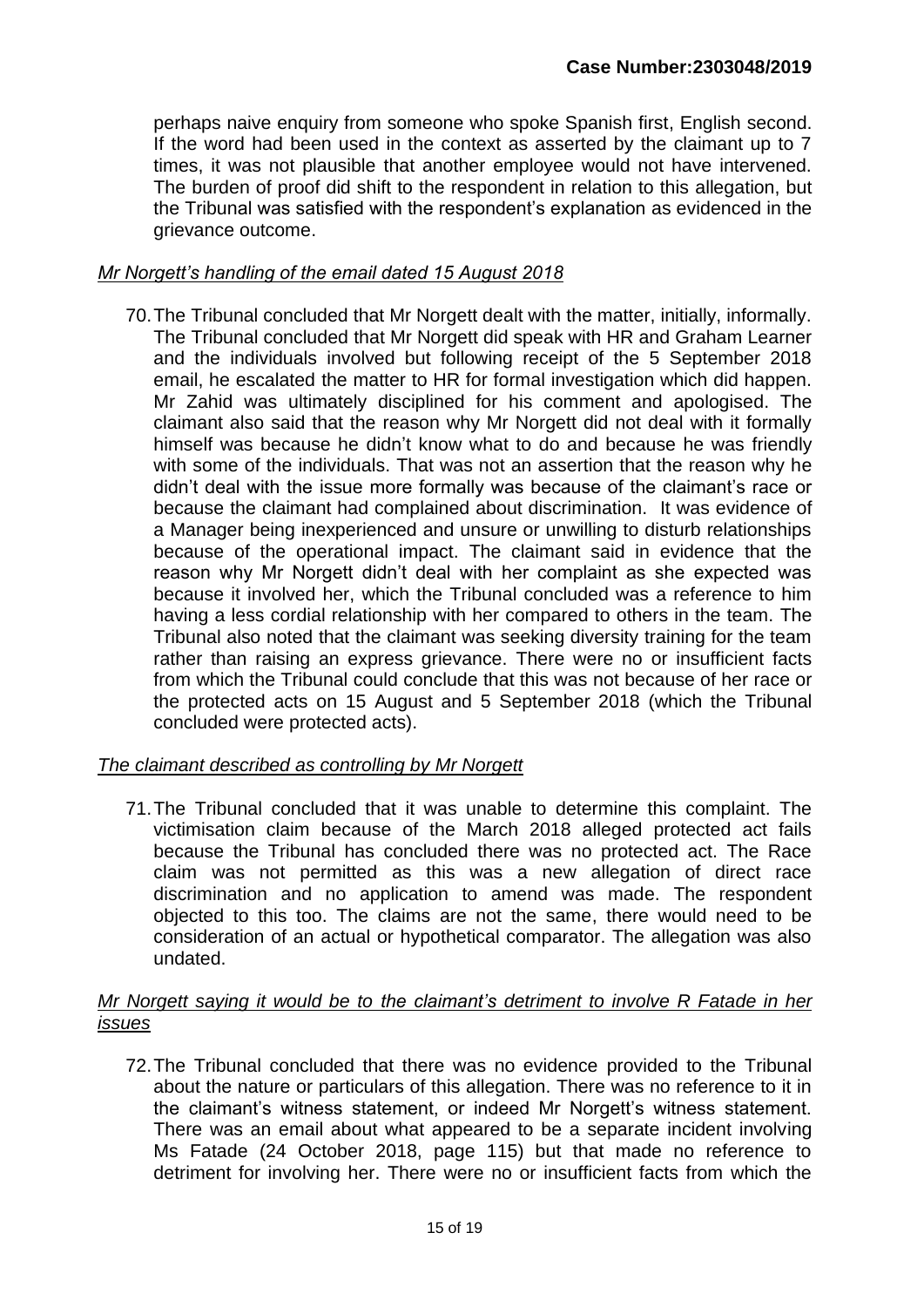Tribunal could conclude that this was said to the claimant because of the claimant's protected acts in August and September 2018.

#### *Reference to R Fatade's Nigerian background*

73.The Tribunal concluded that Mr Norgett's comment about why Ms Fatade may not have acknowledged the claimant or addressed her by name, was an attempt to diffuse the hostility which had arisen between the claimant and Ms Fatade and he offered an opinion that there may be a cultural reason for Ms Fatade not acknowledging the claimant or using her name and that this may be because of Ms Fatade's Nigerian heritage. It was not a stereotypical view that that *was* the explanation. It was not less favourable treatment of the claimant because of her race in circumstances where he was attempting to improve the situation and seeking to understand why there may be a misunderstanding.

#### *Mr Norgett advising the claimant not to send out emails like the one sent – 23 October 2018*

74.The Tribunal concluded that it did not have sufficient evidence before it to determine the point. The email was not in the bundle, there was no reference to the email in evidence by either party, there was no reference to it in the claimant's witness statement. It was impossible for the Tribunal to determine the complaint. There was a reference to an email described as passive aggressive on page 35 of the claimant's bundle in relation to a cancelled charity event, but without more, the Tribunal could not assess the complaint any further. There were no or insufficient facts from which the Tribunal could conclude that this was said to the claimant because of her race.

#### *Computer screen/font colour not to be changed*

75.The Tribunal concluded that the claimant was not treated less favourably because of her sex in being told by Mr Norgett that her screen font and colour needed to comply with corporate branding guidelines. Whilst the claimant said she had told Mr McStoley how to change the screen font and colour, she was not aware whether he had done so or not. Mr Norgett said in paragraph 52 that when he became aware of 'another' employee doing it, he put an end to it. The Tribunal considered this to be consistent with his testimony that he was not aware at the time, that anybody else was doing this. In addition, the claimant said the reason why Mr Norgett had asked to do so (and not Mr McStoley (on her case) was because he was friends with him. That was not evidence of discrimination. There were no or insufficient facts from which the Tribunal could conclude that this was said to the claimant because of her gender or race.

#### *Request for meeting re email etiquette*

76.The Tribunal concluded that the email etiquette issue for which the claimant was invited to a meeting was in relation to the claimant's email of 18 December 2018. The email was at page 125. The Tribunal concluded it was open to the respondent to challenge her about this email. The Tribunal's own view was that the email was hostile and over the top. The content of the email was a complete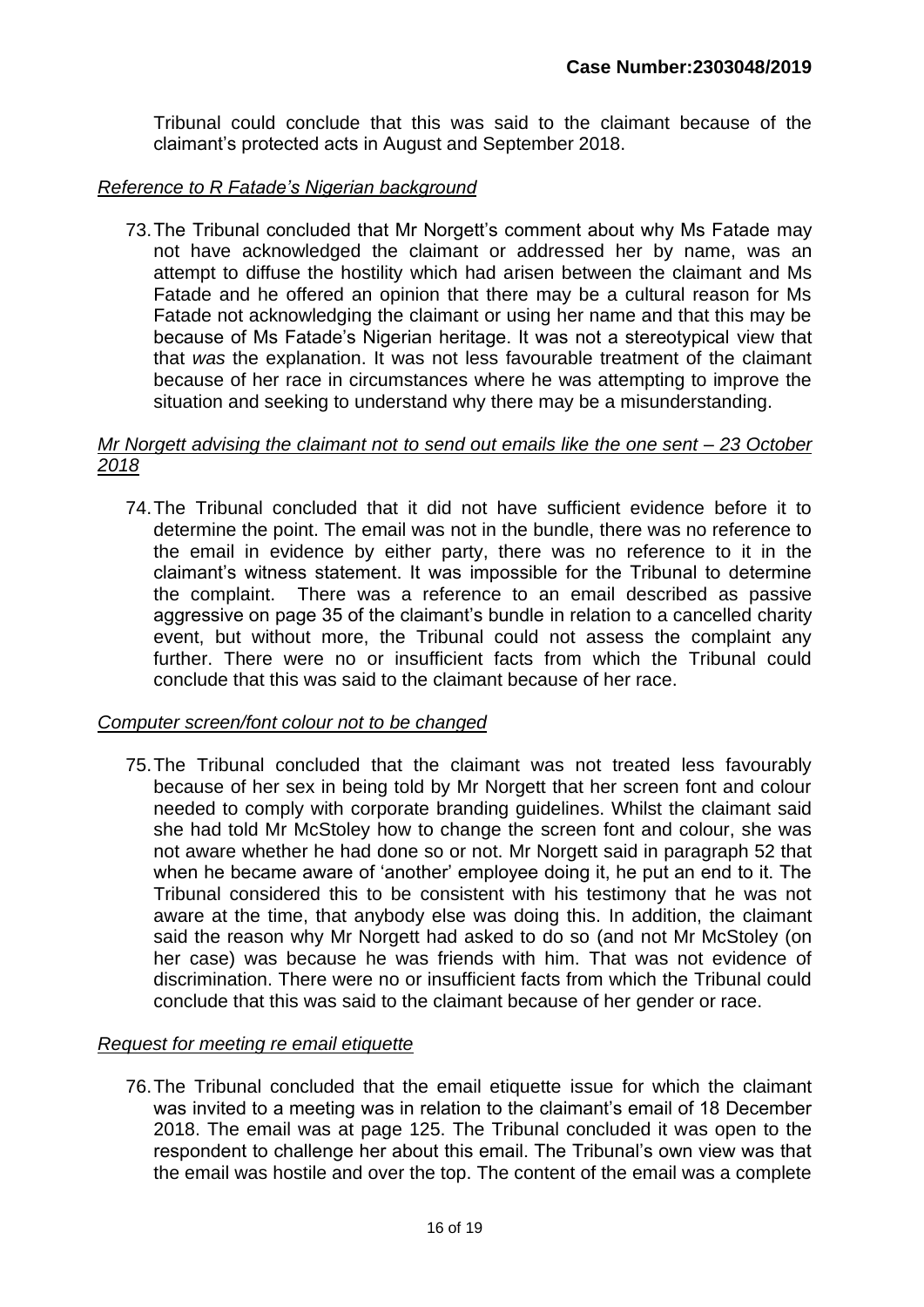answer to why the claimant was invited to a meeting about it. There were no facts from which the Tribunal could conclude that the claimant was treated less favourably because of her race than an actual or hypothetical comparator.

#### *Other Office Managers treated more favourably (with regard to time off for medical treatment)*

77.This allegation was essentially abandoned as the claimant offered no evidence/testimony on the alleged more favourable treatment of the other office managers with regard to time off for medical appointments. The claimant's attempt to put forward a case about additional discretion/autonomy of other office managers was curtailed; it was not part of her case. There were no or insufficient facts from which the Tribunal could conclude that this any less favourable treatment because of her race.

#### *Being asked to sign a new contract*

78.The Tribunal were not taken to any other/new contract which the claimant was issued with in or around November 2018. On that basis alone, the Tribunal were left with an impossible task to determine the issue. It was more likely than not that the claimant was conflating the issue with the extension to her probationary period whereby her 1 weeks' notice of termination was preserved. There were no or insufficient facts from which the Tribunal could conclude that there was any less favourable treatment because of her race.

#### *Foreigners are coming comment by Carol Summers*

79.The comment made by Carol Summers about foreigners were coming was not, without more, evidence of harassment. There was no context provided at all to this comment. It could have referred to the getting together of office managers from other sites, it could have referred to more overseas employees coming to the UK. The reference to "she was going to be controversial" was not necessarily about the subsequent comment about foreigners; it could have been about agenda items in the Office Managers' meeting. There were no or insufficient facts from which the Tribunal could conclude that this comment related to race.

#### *Claimant put at risk of redundancy*

80.The Tribunal concluded that the claimant was not put at risk of redundancy because of her race. The claimant was interviewed and employed by the respondent via Mr Norgett, knowing her race. Her probation was extended knowing her race. The claimant could have been dismissed at either the 8 or 12 week point in her probation by which time there were concerns about her IT skills/performance. She was not. The Tribunal had regard to the mixed composition of the workforce which include other Europeans, another black employee and 2 employees of Indian ethnicity.

#### '*Threat' in Redundancy consultation meeting*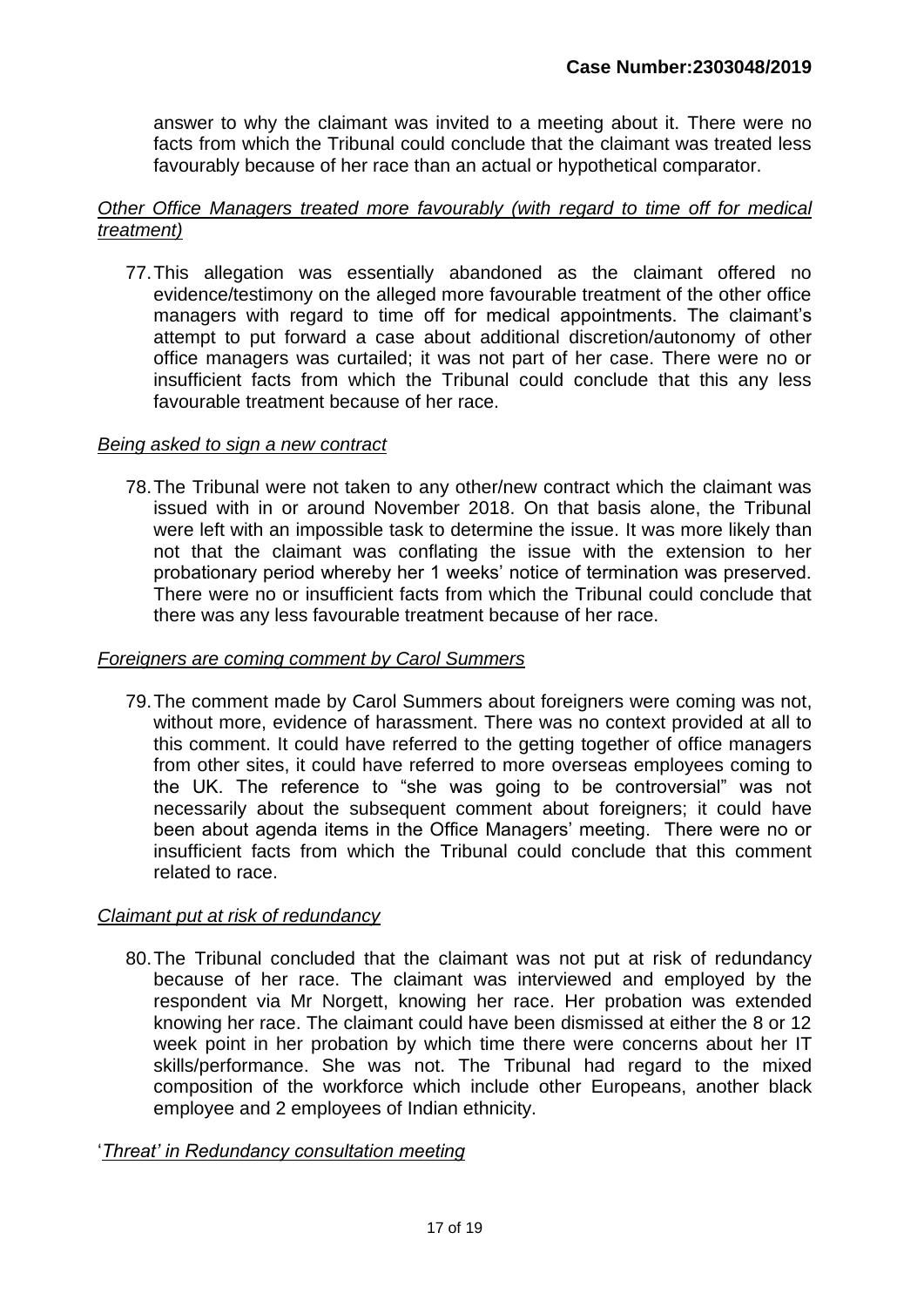81.The Tribunal concluded that the comment from Sherina Anderson (HR) at the redundancy consultation was not a threat, neither was it act of race discrimination. The comment was said against the backdrop of another employee, Holly, with whom the claimant had a good relationship, complaining about the nature of the claimant's emails to her. The additional context was that in the previous month there had been an email sent to Carol Summers which had also been treated as inappropriate. The comment from Sherina Anderson was that *if* the claimant was found to have made malicious allegations, matters could be taken further. That was a conditional statement. Further, Ms Anderson referred to the claimant's method of communication. There were no or insufficient facts from which the Tribunal could conclude that this was said to the claimant because of her race.

#### *Not Hearing the claimant's appeal against the grievance outcome out of time*

82.The claimant's appeal against her grievance outcome was about 5 weeks out of time. The time to appeal was 5 days from the outcome. The claimant was not off sick during this time preventing her from appealing. There was no indication that she needed more time to appeal within the appeal window. The respondent was entitled to apply their policy. There were no or insufficient facts from which the Tribunal could conclude that this was less favourable treatment the claimant because of her race.

#### *Resignation*

83.The claimant was subjected to discriminatory remarks as found above, the last of which occurred on 8 August 2018. The claimant did not resign following those remarks. The claimant went through a grievance process which concluded by the respondent's letter dated 9 November 2018. The claimant did not resign at that point. The claimant did not resign until a further 3 months later and about 6 months from the discriminatory remarks. That conduct was not necessarily repudiatory but, in any event, the claimant delayed too long and affirmed the contract. The Tribunal concluded that the subsequent events did not resurrect the earlier conduct. Neither did the subsequent conduct contribute to the earlier conduct entitling the claimant to resign cumulatively.

## **Jurisdiction**

- 84.The Tribunal has found the comments about the claimant's hair were discriminatory. However, the last of those comments were made on 8 August 2018. ACAS EC should have commenced on or before 7 November 2018. It commenced on 10 January and the claim was presented on 17 May 2019 out of time. The Tribunal has a discretion to extend time under S.123 Equality Act 2010 if it is just and equitable to do so.
- 85.The Tribunal had regard to the *British Coal v Keeble 1997 IRLR 336* factors as an aid (only) in determining the central question: (the balance of) prejudice: the length of and reasons for delay, the effect on the cogency of the evidence, cooperation, promptness of actions, obtaining of legal advice.